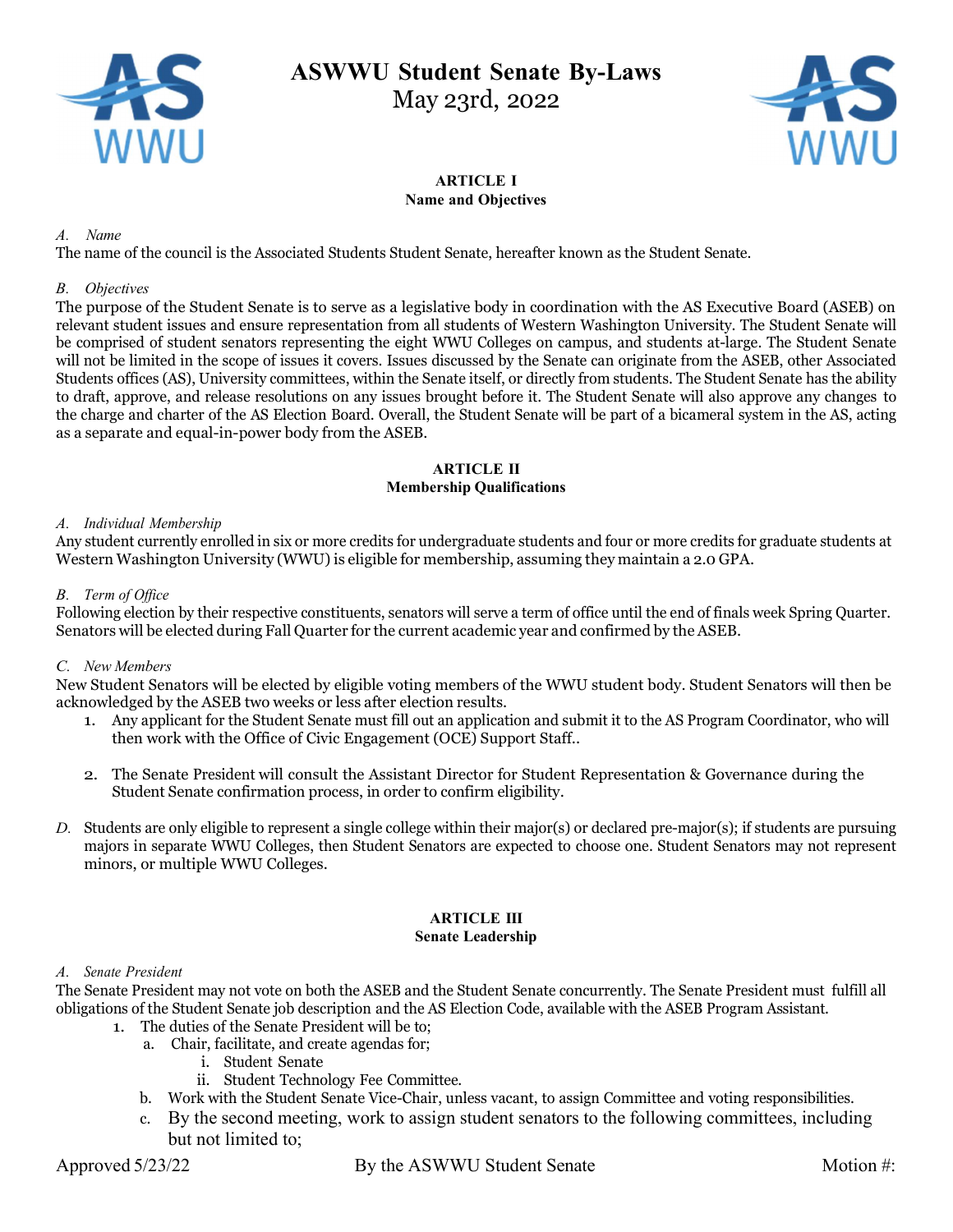- i. Academic Coordinating Commission.
- ii. Academic Coordinating Commission Executive Board
- iii. Academic Fee Committee
- iv. Bottleneck Funding Request Committee
- v. Career Services Center Advisory Board
- vi. Center for Service Learning Advisory Board
- vii. Committee on Undergraduate Education
- viii. Enrollment Fee Funding Allocation Committee
- ix. First Year Experience Advisory Committee
- x. Scholars Week Steering Committee
- xi. Student Technology Center Governing Board
- xii. University Planning and Resource Council
- xiii. University Planning and Resource Council Executive Board
- xiv. Western Integrity Coalition
- xv. Student & Activities Committee.
- d. Serve as a recurring invitee on:
	- i. Faculty Senate.
	- ii. WWU Board of Trustees
- e. Work to ensure the stewardship of student funds, in accordance with Associated Student goals and policies, by management of the following fund(s):
	- i. Academic Affairs (FXXSBR-ASBAAX).

#### B. Vice-Chair

The Vice-Chair may not serve concurrently as member of the ASEB.

- 1. The duties of the Vice-Chair will be to:
	- a. Perform the duties of the Senate President in the absence of the Senate President. While serving as the Senate President, the Vice-Chair will not have voting privileges. If neither the Senate President nor Vice-Chair is present, the meeting will be adjourned, and all items will be tabled.
	- b. Coordinate forums and other student outreach activities as needed or assigned by the Senate President.
	- c. Assist the Senate President with committee appointments, and committee scheduling as assigned.
	- d. Attend any meetings Student Senators are otherwise not able to attend if Student Senators have expressed in written notice to the Vice-Chair 24-48 hours prior to absence.
	- e. Serve as the interim Senate President following a dismissal of the Senate President. See Article 3, Section E.
- 2. The Vice-Chair will be nominated by any sitting Student Senator and will be seconded by any additional Student Senator. Any Student Senator may retain the choice to nominate themselves as Vice-Chair, should no other sitting Student Senator. The Vice-Chair will then be elected by a majority vote of the Student Senate. In the case of more than two candidates, the Vice-Chair will be elected by an instant runoff vote.
	- a. Elections will be a two-meeting process. Nominations will be held the first meeting and remain open until the next meeting. Student Senators will have the opportunity at the second meeting to speak to their abilities as the potential Vice-Chair. Voting will be held the second meeting.
	- b. Each Senator has the ability to make one nomination.
	- c. Elections will be held any time there is a vacancy in the position of Vice-Chair. The two-meeting process will begin at the next regularly scheduled meeting of the Student Senate.
	- d. Student Senators may decline the nomination for the Vice-Chair at their discretion.

## C. Secretary

The Secretary of the Student Senate will be the AS Board Assistant for Academic Shared Governance.

- 1. The duties of the Secretary will be to :
	- a. Take and publish the minutes of the Student Senate.
	- b. Assist the Senate President in maintaining parliamentary order.
	- c. Serve as an advisor to the Student Senate in all matters concerning parliamentary procedure.
	- d. Manage and organize the Student Senate documents.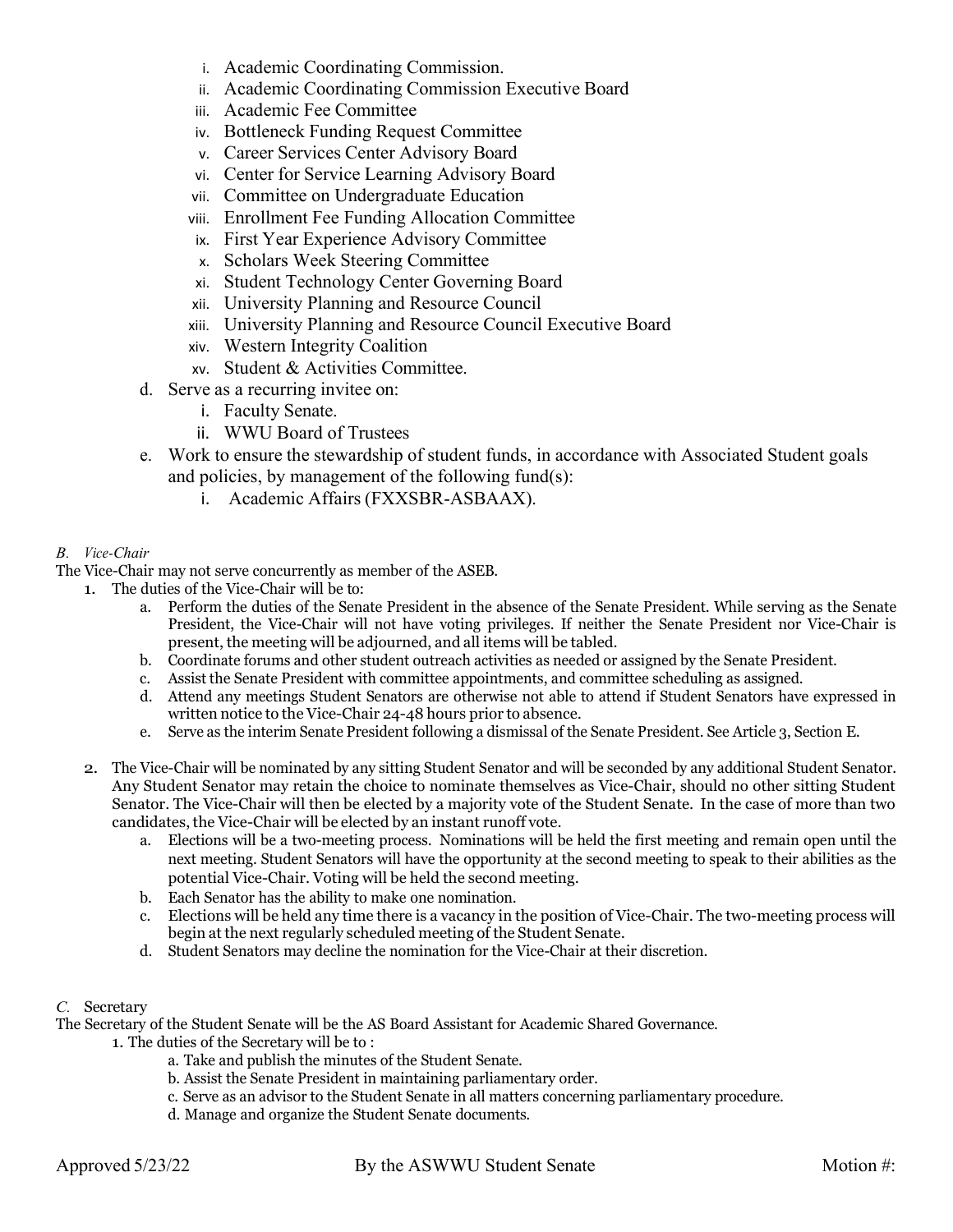e. Work with the Senate President and the Vice-Chair bi-weekly to maintain communication between the ASEB and the Student Senate.

2.The Secretary of the Senate is a non-voting member.

D. Removal of Senate Leadership Positions

1. The Senate President may be removed in accordance with the Student Code of Conduct & the AS Elections Code (available in the Personnel Office & with the AS Elections Coordinator).

- a. If the Senate President's employment is terminated, they may refile for elections the following year.
- b. If the Senate President's employment is terminated, See Article 3, Section E.

2.The Vice-Chair may be removed from their position by a two-thirds 2/3rd vote of the Student Senate. Such removal will not affect their status as a Senator.

### E. Vacancy of the Senate President

Should the position of Senate President become vacant, the Vice-Chair will temporarily assume the duties of the Senate President, until a new Senate President is elected, in accordance with AS special election policies.

- 1. If the positions of the Senate President and Vice-Chair will be vacant concurrently, the AS Assistant Director for Student Representation and Governance will appoint a sitting Student Senator to temporarily assume the duties of the Senate President, until a new Senate President is elected, in accordance with AS special election policies.
- 2. If the Senate President is relieved from their positions before the conclusion of their responsibilities by winter or spring quarter of the current Academic Year, the Student Senators vote with a  $3/4<sup>th</sup>$  majority to either promote the Vice-Chair to the Senate President, or to hold a campus special election. This election will be in coordination with the AS OCE.

#### ARTICLE IV Senate Membership

#### A. Designations

- 1. 1 Senate President to be elected in accordance with AS Election procedures.
- 2. Senators as follows:
	- a. 2 Student Senators to represent students in the College of Business and Economics.
	- b. 2 Student Senators to represent students in the College of Fine and Performing Arts.
	- c. 2 Student Senators to represent students in the College of Humanities and Social Sciences.
	- d. 2 Student Senators to represent students in the College of Science and Engineering.
	- e. 2 Student Senators to represent students in Fairhaven College of Interdisciplinary Studies.
	- f. 2 Student Senators to represent students in the Graduate School.
	- g. 2 Student Senators to represent students in the Huxley College of the Environment.
	- h. 2 Student Senators to represent students in the Woodring College of Education.
	- i. 4 Student Senators to represent students yet to be declared in any specific WWU College, with no intent to declare in the current academic year.
- 3.The AS Board Assistant for Academic Shared Governance (non-voting member, serving as secretary).
- 4.The Assistant Director of Student Representation and Governance (non-voting, serving as advisor).

#### B. Vacancies

- 1. Vacancies will be filled in accordance with Article II, Section C.
- 2. In the event that no one is elected from one of the designated standings fisted in Article IV, Section A, then that position will remain open until appointed by the Senate President, Vice-Chair, and the AS Board Assistant for Academic Shared Governance and then confirmed with a 2/3rd vote of the Student Senate.
- 3. In the event that a Student Senator is relieved from their position, eligible voting members of the WWU community will be made aware of the vacancy by a formal announcement in the form of direct electronic communication, campus wide posting, or departmental distribution, etc. Applicants will then be reviewed in accordance with Article 4, Section B, and Sub-Section 2.

#### C. Student Senator

A Senator may not serve concurrently as member of the ASEB. The student must be currently enrolled at WWU and have the correct college standing for the position to which they are seeking election. The student must commit time to Student 3 Senate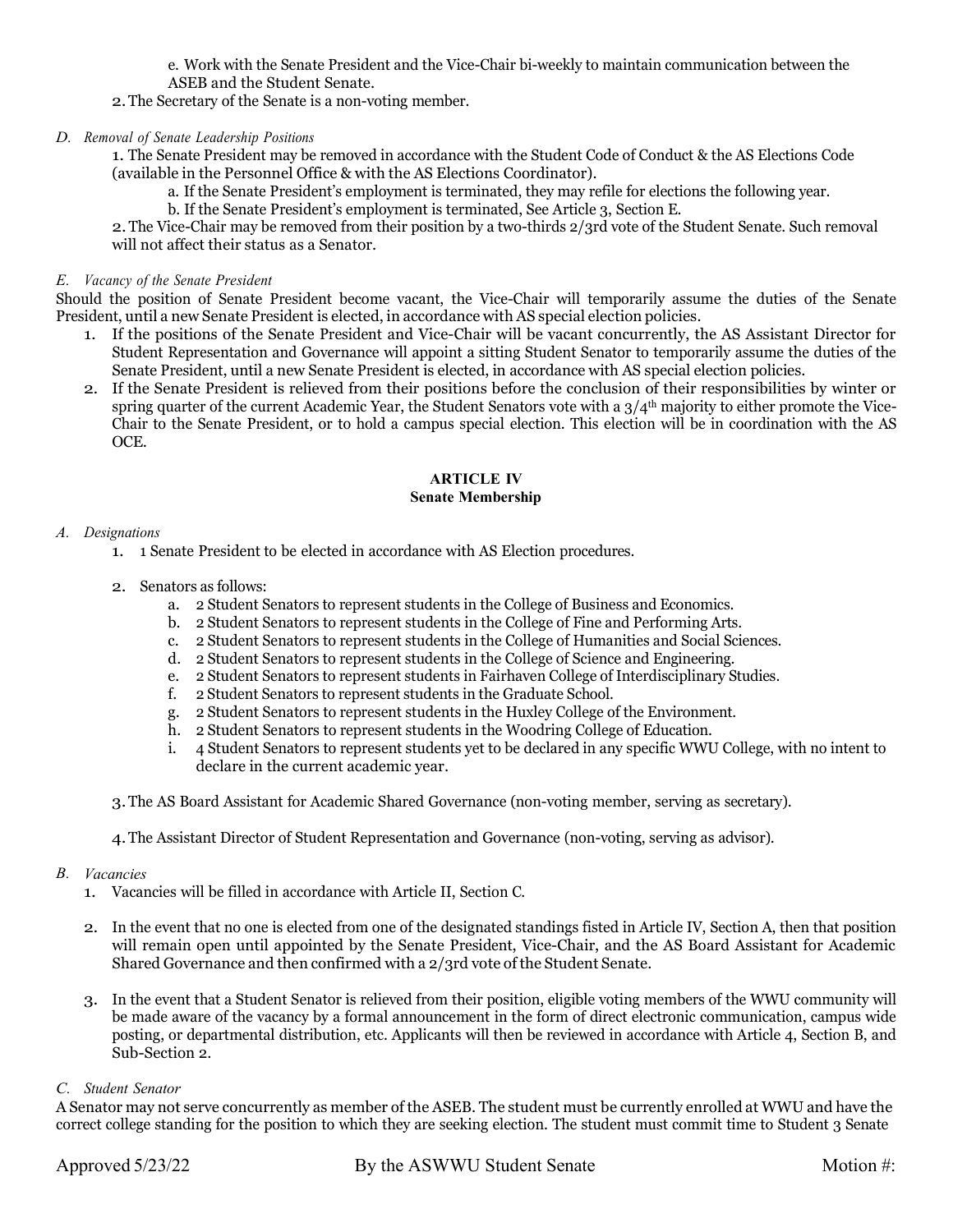business outside of bi-weekly Student Senate meetings (approximately 4 to 6 hours per week). Student Senators should have a strong interest in Western's community and provide a unique perspective to the Student Senate and WWU as a whole.

- 1. The duties and responsibilities of a Student Senator will be to:
	- a. Attend all meetings of the Student Senate (see Article IV, Section D: Attendance).
	- b. Sit on 1 to 3 AS or University Committees as assigned by the Senate President and Vice-Chair.
	- c. Serve as an active participant in all Student Senate meetings; come prepared having read appropriate minutes and documents as well as bringing finished Committee Reports from any assigned meetings since the last Student Senate meeting.
	- d. Inform the Student Senate on campus and committee activities and other relevant information.
	- e. Submit necessary documents for presentation to the Student Senate, to the Senate President within the assigned deadline for Student Senate meetings
	- f. Help coordinate events as designated by the Senate President, or the Vice-Chair.
	- g. Bring forward issues to the Student Senate that are of concern to the Senators College, or the WWU campus as a whole.
	- h. Be accessible by direct and appropriate communication to meet with constituents as needed.
	- i. Follow any other duties as assigned by the Senate President, or Vice-Chair, within reason.
	- j. Review and nominate student members for:
		- i. Academic Coordinating Commission.
		- ii. Academic Honesty Board.
		- iii. Academic Technology Committee.
		- iv. Excellence in Teaching Award Committee.
		- v. Faculty Outstanding Services Award Committee.
		- vi. Graduate Council.
		- vii. International Programs Advisory Committee.
		- viii. Learning Commons Advisory Board.
		- ix. Peter J. Elich Excellence in Teaching Award Committee.
		- x. Robert T. Kleinknecht Excellence in Teaching Award Committee.
		- xi. Senate Library Committee.
		- xii. Student Academic Grievance Board.
		- xiii. Student Technology Center Governing Board.
		- xiv. Student Technology Fee Committee.
		- xv. Teacher Curricula and Certification Council.
		- xvi. Any other committees, as needed or assigned by the Senate President.

#### D. Attendance

Each Senator will be allowed two absences from a Student Senate meeting per quarter, and two absences from an assigned Committee per quarter.

- 1. Following a third absence, the Student Senator must meet with the Senate President and the Assistant Director for
	- Student Representation and Governance, and discuss appropriate consequences, including but not limited to;
		- a. Additional Committee assignments.
		- b. Reallocation of Student Senator Stipend.

c. Loss of voting privileges for one-cycle of a Student Senate meeting, to be completed immediately following sanctions.

d. Recommendation of resignation from the Student Senate.

#### E. Removal

Any member of the Student Senate may be relieved from the Student Senate for violating any requirements set forth in these Bylaws, or per the AS Code of Conduct. The process of removal will be a two-meeting process.

- 1. To remove a Student Senator:
	- a. A Student Senator may be recommended for removal by  $3/4<sup>th</sup>$  affirmative vote of the seated membership of the Student Senate; the Student Senators will then have one-week deliberation.
	- b. At the beginning of the following meeting, the Senator in question will have approximately 5 minutes to defend the claims against them. The Student Senate will then vote, and it will require a  $3/4<sup>th</sup>$  vote to relieve the Student Senator from their duties, as well as a 2/3rd vote of the ASEB.
	- c. Once a Senator is relieved of duties, it will be the responsibility of the seated members of the Student Senate to assign  $1/3^{rd}$  of the Student Senate to draft an official resolution to be released by the conclusion of the following Student Senate meeting on why the aforementioned Student Senator was relieved of duties.
	- d. The Senate President and Vice-Chair will have the vacant Committee Assignments redistributed by the following Student Senate meeting.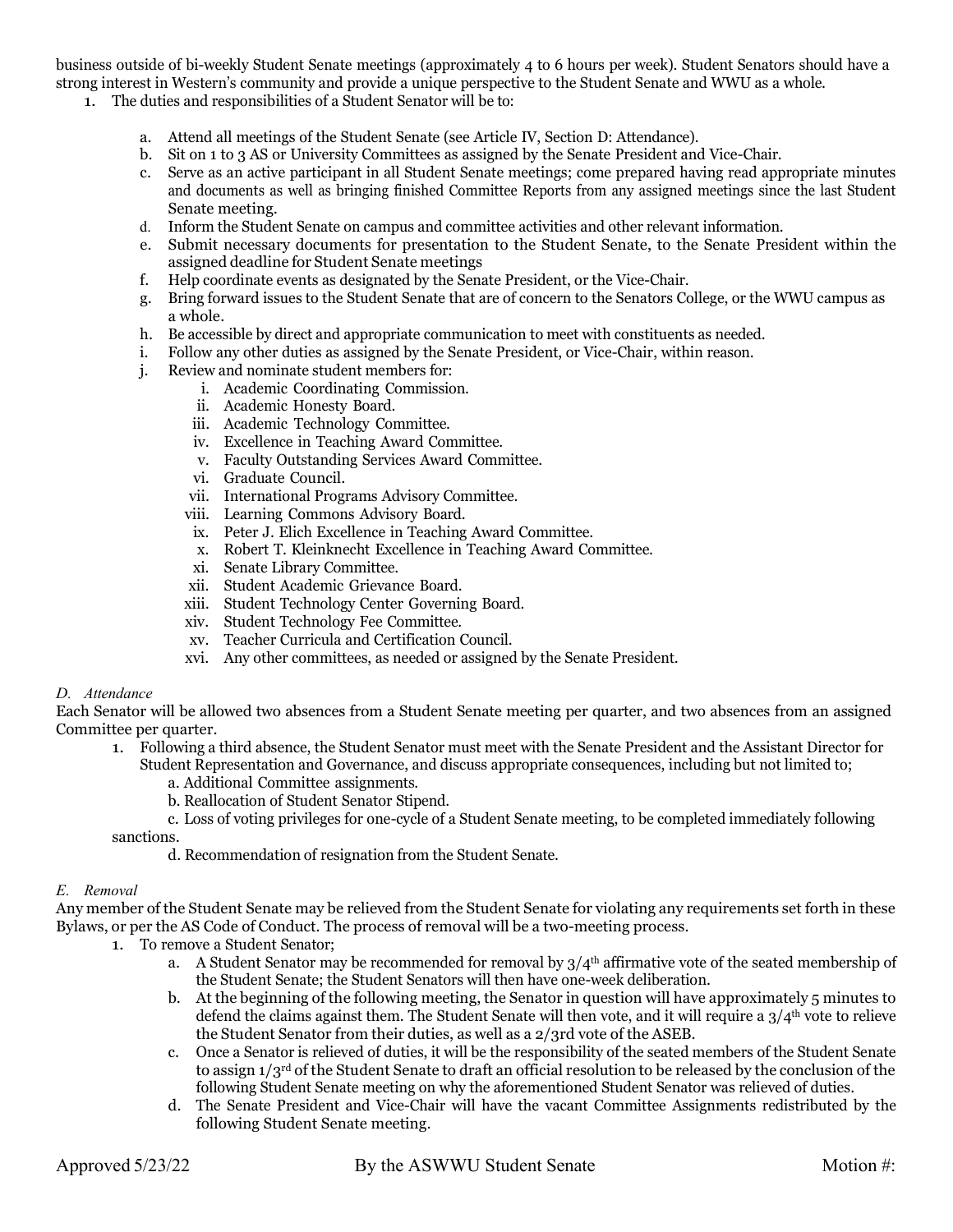- 2. To remove the Student Senate President;
	- a. An official motion will be filed by any Student Senator and will be brought to the attention of the Student Senate. The removal process will be the same as it were for a Student Senator, with the exception of a special or urgent Student Senate meeting, to be chaired by the Vice-Chair.
	- b. This proceeding will require a  $3/4^*$  vote of seated membership, as well as a  $2/3$ rd vote of the seated ASEB.
	- c. The vacancy of the Student Senate President will be filled in accordance with Article 3, Section E of these By-Laws.

#### F. Quorum

Quorum of the Senate will consist of a simple majority of the voting membership. If a quorum is not present, the Senate President will table all voting items for the Student Senate, until the next scheduled meeting.

#### ARTICLE V Meetings

#### A. Meetings

The Senate will hold at least bi-weekly (every other week) meetings, in consideration of other standing meeting times.

- 1. It is the discretion of the Senate President and Vice-Chair to hold additional meetings as necessary, in the case of an urgent situation.
- 2. Meetings may be called by any member (voting or non-voting) when agreed upon by quorum of the seated voting membership, in written expression to the Senate President.
- 3. All meetings conducted by the ASWWU Student Senate will adhere to the Open Public Meeting Act of Washington State, codified in 42.30 RCW.

#### B. Rescheduling of Meetings

1. If quorum is met, a simple majority of the Senate may reschedule meetings as needed. If quorum is not met, meetings may be rescheduled according to Article IV, Section F.

#### ARTICLE VI Voting

#### A. Voting

In order for an action item or resolution to pass, it must obtain a quorum of the eligible votes cast. An abstention by a Student Senator will not count as a vote cast in favor or against the action item or resolution being voted upon.

- 1. Voting may be done via electronic device, but only with prior approval of the Senate President and Vice-Chair, and only under irregular or extreme circumstances.
- 2. Voting may not be done by proxy vote, and a student senator is the only one who may cast their vote for official ASWWU Student Senate business.

#### ARTICLE VII **Committees**

#### A. Committee Assignments

- 1. Each Senator will be appointed by the Senate President and the Vice-Chair to sit on 1-3 committees within WWU and the AS governance structure.
	- a. These committees include, but are not limited to the:
		- i. Academic Coordinating Commission.
		- ii. Academic Coordinating Commission Executive Board
		- iii. Academic Fee Committee
		- iv. Bottleneck Funding Request Committee
		- v. Career Services Center Advisory Board
		- vi. Center for Service Learning Advisory Board
		- vii. Committee on Undergraduate Education
		- viii. Enrollment Fee Funding Allocation Committee
		- ix. First Year Experience Advisory Committee
		- x. Scholars Week Steering Committee
		- xi. Student Technology Center Governing Board
		- xii. University Planning and Resource Council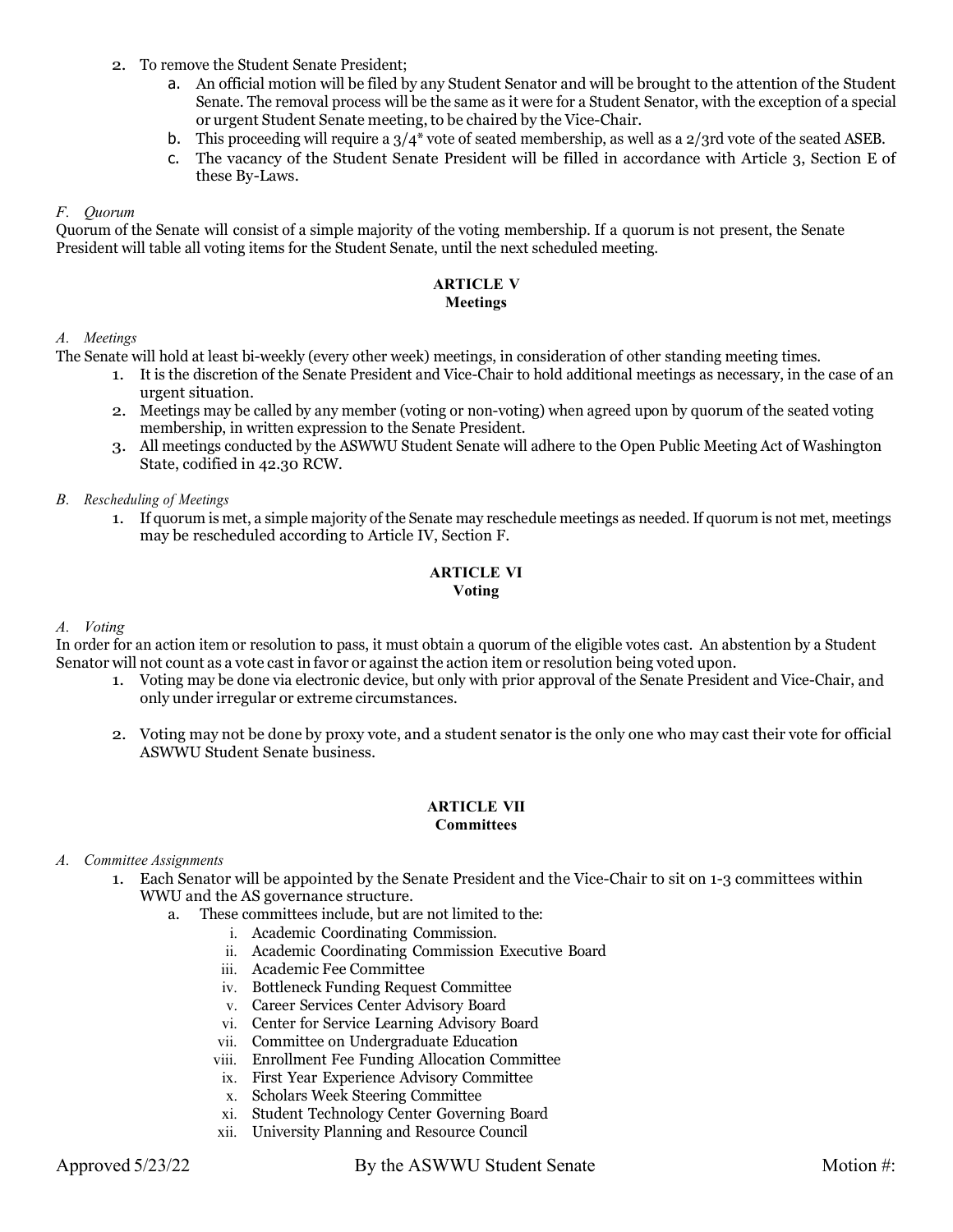- xiii. University Planning and Resource Council Executive Board
- xiv. Western Integrity Coalition.
- b. Student Senators are responsible for attending all assigned committee meetings and developing a report and presenting it to the Student Senate on any items of interest and relevance that were presented, pursuant to Article IV, Section C, and Number 1.
- 2. Student Senators may serve on additional committees not assigned to them by the Senate President or the Vice-Chair but may not do so in their official capacity as an AS Student Senator, only as a private student.
- 3. The Student Senate retains the ability to create sub-committees as seen fit by the Senate President and Vice-Chair, with a vote of 51% of seated membership in the affirmative of said committee creation.

### ARTICLE VIII Reportage

#### A. Reportage

The Student Senate will not report to any other body but will provide a report to the Senate President on request of the ASEB or the Western Washington University Board of Trustees, in the spirit of shared governance. However, the Student Senators themselves will report on their assigned committees or on the needs of their constituents to the entirety of the Student Senate at the scheduled meetings of the Student Senate.

#### B. Referral from the AS Executive Board

The ASEB may refer any matter to the Senate for its consideration, including application of personnel policies. Such referral should occur when the ASEB wishes to provide for greater student input or allow further time for public comment. The Senate may make recommendations to the ASEB, via the Senate President.

#### C. Implementation of AS Elections Code Against the ASEB

Any Student Senator may choose to bring an item to the Student Senate in regard to any member of the ASEB or Student Senator directly defying or disobeying the AS Elections Code.

- 1. Such an item will require the immediate attention of the Student Senate, who will then create a sub-committee of the Student Senate with the guidance of the Senate President to conduct an official investigation in coordination with the AS Personnel Office.
	- a. If found guilty of the aforementioned actions by the sub-committee, the accused member of the ASEB will be subject to consequences at the discretion of the entirety of the Student Senate.
	- b. These consequences are subject, but not limited to:
		- i. Issuing a formal apology against actors involved, to be approved by the Student Senate with a 51% vote.
		- ii. A publicly written address to the student body of WWU, to be approved by a 51% vote of the Student Senate.
		- iii. Loss of certain position privileges, to be determined in coordination with the Assistant Director for Student Representation and Governance and confirmed by a 51% of the Student Senate.
		- iv. Formal removal of the aforementioned party, to be enforced by the Assistant Director for Student Representation and Governance and the ASEB and confirmed with a  $3/4<sup>th</sup>$  Student Senate vote.

## ARTICLE IX

## Granted Authorities

## A. Granted Authorities

The ASWWU Student Senate shall be granted the authority to fulfill its responsibilities within the provisions set forth herein and to act in any University-related matter not specified within the constraints of University regulations, policies, and procedures. In addition, the ASWWU Student Senate shall also have the following granted authorities:

- 1. To administer and appropriate monies allocated to the ASWWU by the Services and Activities Fee Committee to ensure continuous, safe, and efficient operations.
	- i. This administration will be done in coordination with the ASEB prior to each fiscal year, by both bodies electing 20 percent of their seated membership to a co-committee designated to AS budget needs.
- 2. To appoint student representatives to standing University committees, and other bodies upon request.